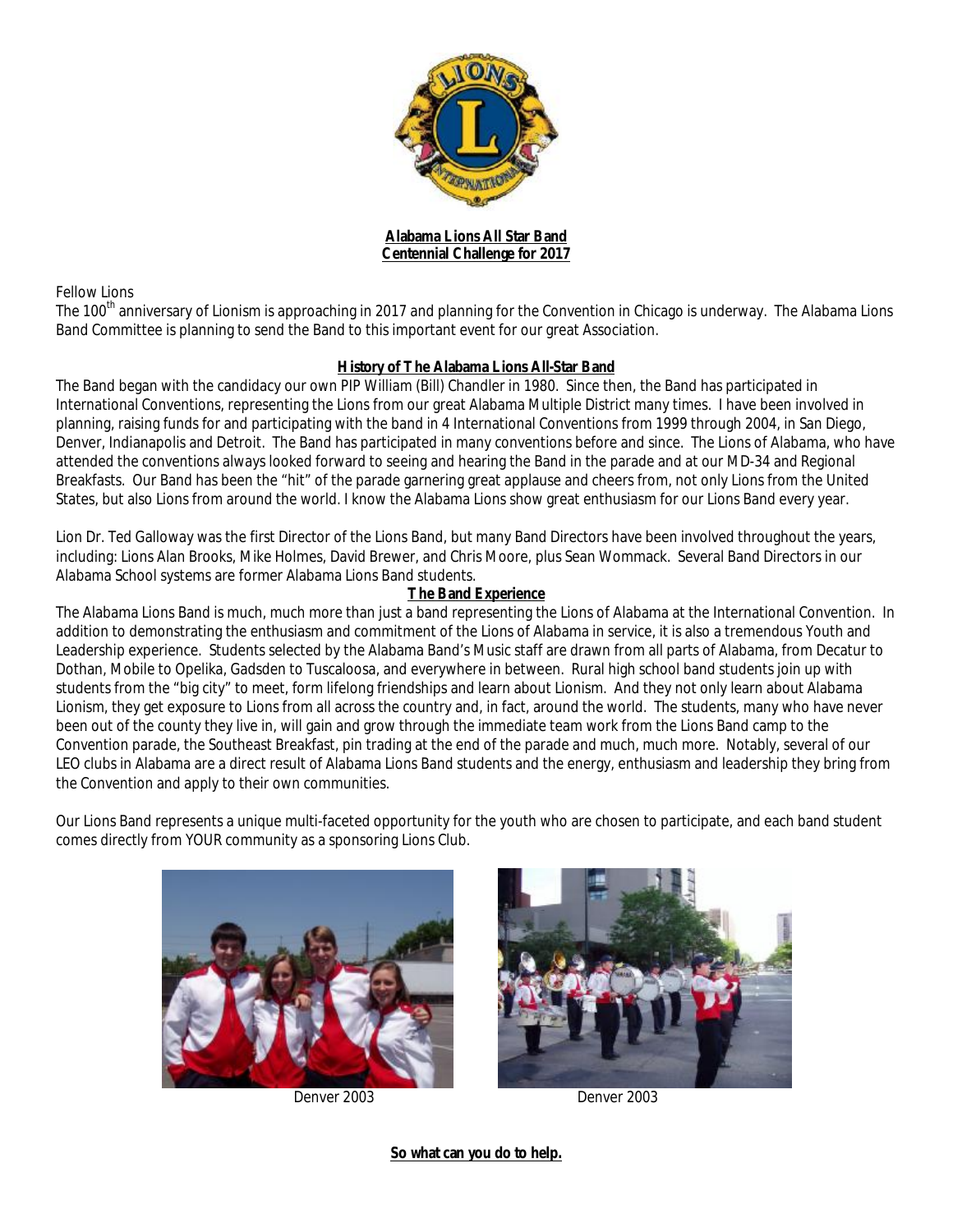Band students are sponsored by Lions Club, who contribute the cost of a sponsorship and thereby offer the opportunity to a band student from a high school designated by the sponsoring local club. The band director of that school provides a recommended panel of students matching the instrumental and musical needs of the Alabama Band as determined by our Band staff.

Once the student is selected and has agreed to participate, they are invited to join the band, participate in the band camp, typically 2 days. Then the band leaves directly from camp to travel to the convention. Once at the convention, the Band rehearses, marches in the parade to show Lions Spirit and support the Alabama Delegation and, if invited will play at the regional breakfast. In addition, there is typically a site-seeing experience and we also try to plan a "fun" day, if time permits.





Detroit 2004 Detroit 2004

# **Band Cost**

First, what the Band student pays – The Lions Band student pays for their meals, and souvenir purchases and transportation to and from the Band camp. We also ask the student to contribute to the fun day experience if one is planned. That is all. The Band sponsors the cost of transportation, lodging, band camp, and any other costs of the experience. This is where your sponsorships and donations come in.

# **What does a sponsorship cost?**

It is still too early to provide a firm cost. But we are still soliciting donations and sponsorships to help plan and size the band for 2017. As we develop the level of expected sponsorships we can begin looking at lodging, and the size and number of buses we will need. These are typically our largest cost items.

# **What do we need you and your club to do NOW??**

In order to begin planning the 2017 Centennial Alabama Lions Band experience, we need to determine the size of the Band. Here is what your Band Committee is asking you to do –

**RIGHT NOW.** 



Detroit 2004

**Schedule and conduct a fund raiser for the Alabama Lions Band,** 

Whether a spaghetti supper, car wash, garage sale, or whatever serves your community best, we need your support and many of those I have already spoken to have suggested a dedicated fundraiser to support the Band is one of the best ways to support your